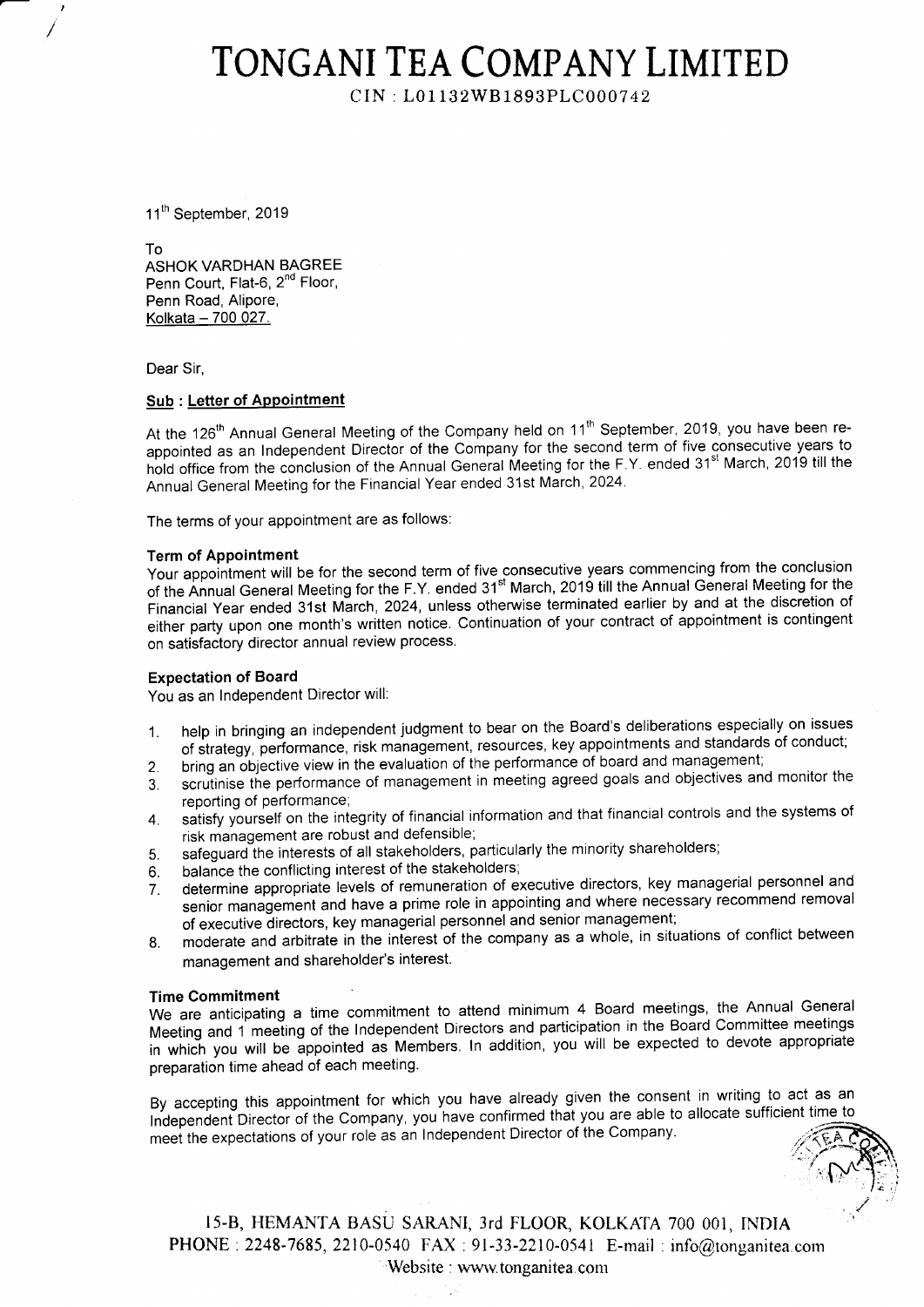## TONGANI TEA COMPANY LIMITED

CIN : L01 132WB1893PLC 0007 42

#### **Committees**

You may be asked to serve on one or more of the following Committees of the Board

- i Stakeholders Relationship Committee
- ii Audit Committee
- iii Review Committee
- iv Nomination & Remuneration Committee
- Share Transfer Committee  $\mathbf{v}$

#### Fiduciary Duties and Accompanying Liabilities

You as an lndependent Director will:

- 1. undertake appropriate induction and regularly update and refresh their skills, knowledge and familiarity with the company;
- 2. seek appropriate clarification or amplification of information and, where necessary, take and follow appropriate professional advice and opinion of outside experts at the expense of the company;
- 3. participate constructively and actively in the committees of the Board in which they are chairpersons or members;
- 4. where they have concerns about the running of the company or a proposed action, ensure that these are addressed by the Board and, to the extent that they are not resolved, insist that their concerns are recorded in the minutes of the Board meeting;
- 5. keep themselves well informed about the company and the external environment in which it operates;
- 
- 6. not to unfairly obstruct the functioning of an otherwise proper Board or committee of the Board;<br>7. pay sufficient attention and ensure that adequate deliberations are held before approving repay sufficient attention and ensure that adequate deliberations are held before approving related party transactions and assure themselves that the same are in the interest of the Company;
- 8. ascertain and ensure that the company has an adequate and functional vigil mechanism and to ensure that the interests of a person who uses such mechanism are not prejudicially affected on account of such use;
- g. report concerns about unethical behaviour, actual or suspected fraud or violation of the company's code of conduct or ethics policy;
- 10. acting within his authority, assist in protecting the legitimate interests of the Company, Shareholders and its Employees;

#### Provision for Directors and Officers (D & O) lnsurance

The Company may opt for Directors' and Officers' Liability lnsurance, as required.

#### Code of Business Ethics

All directors of the Company are expected to follow the Code of Business Ethics of the Company.

#### Trading in Company Securities

You will abide by the Code of SEBI lnsider Trading Regulations, 2013.

#### Confidentiality

All information acquired during your appointment is confidential to the company and should not be released, either during your appointment or following termination (by whatever means), to third parties without prior clearance from the Chairman.

Your attention is also drawn to the requirements under both legislation and regulation as to the disclosure of price sensitive information. Consequently you should avoid making any statements that might risk a breach of these requirements without prior clearance from the Chairman, the Chairman of the Audit Committee or Secretary to the Board.